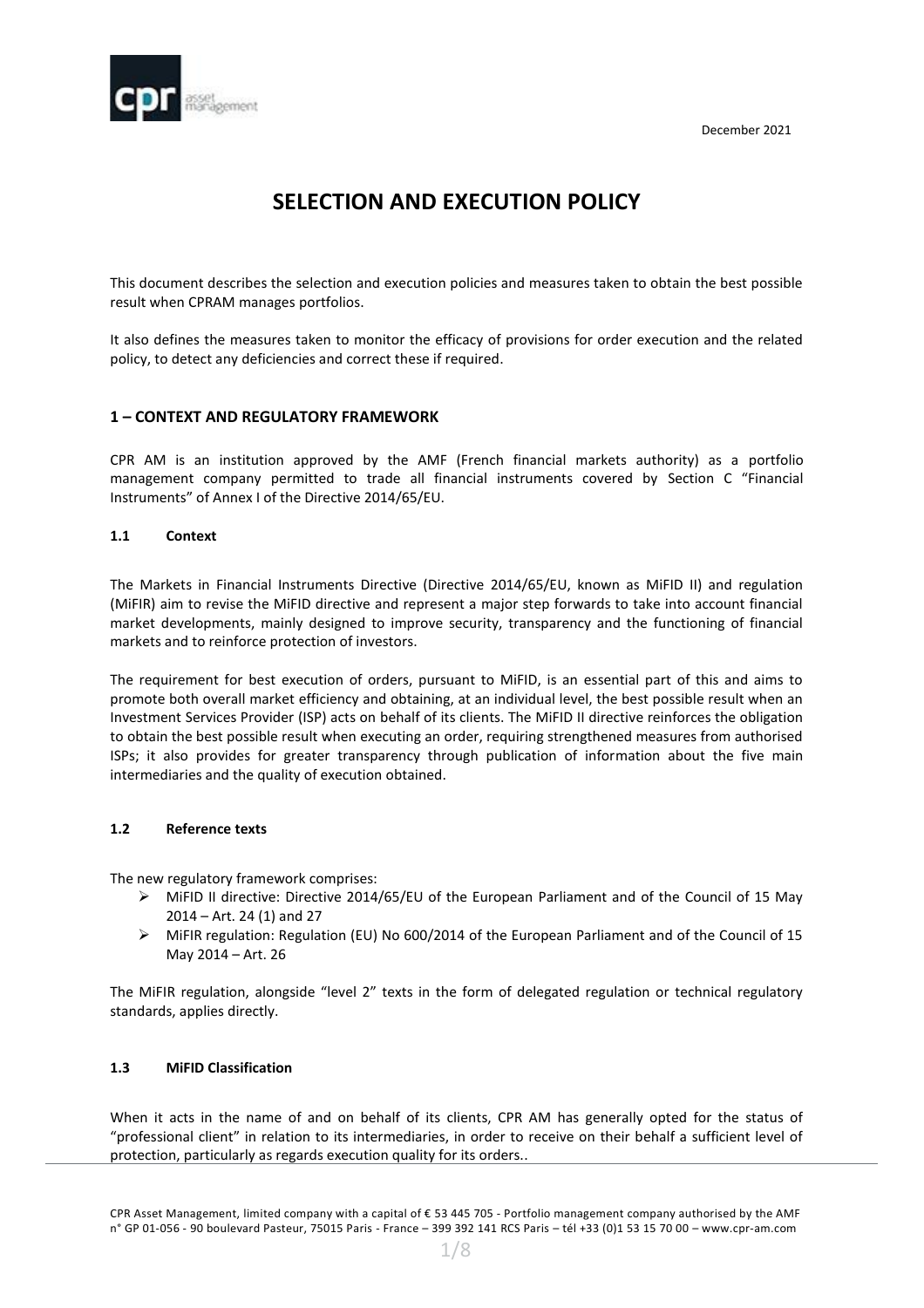

## **1.4 General principles for best execution**

The requirement for best execution is defined in Article 27(1) of the MiFID II directive as the obligation to "...take all sufficient steps to obtain, when executing orders, the best possible result for their clients...". In line with this article, the best possible result is determined based on seven main categories of factors: "price, costs, speed, likelihood of execution and settlement, size, nature or any other consideration relevant to the execution of the order".

If CPR AM gives specific instructions when placing orders, CPR AM is informed that AMUNDI INTERMEDIATION is released from the best endeavours obligation that results from application of this execution policy. If CPR AM's instruction only concerns a part or aspect of the order, AMUNDI INTERMEDIATION is again subject to the best endeavours obligation for the part of the order that is not covered by the instruction.

## **2 – POLICY FOR SELECTION OF INTERMEDIARIES**

## **2.1 Selection objective and procedure**

Because of its status as an asset management company, CPR AM has no access to financial markets. In order to achieve the objective of best possible execution, CPR AM has chosen to use, for the transmission and execution of its orders, AMUNDI INTERMEDIATION, an investment firm authorised by the ACPR (French prudential control and resolution authority) to provide services involving Reception and Transmission of Orders (RTO) and order execution for third parties involving all financial instruments covered by Section C "Financial instruments" of Annex I of Directive 2014/65/EU.

As an ISP providing services involving RTO and order execution for third parties, AMUNDI INTERMEDIATION has its own selection and execution policy, accessible via : Amundi Intermédiation - Selection and execution policy. [https://www.amundi.fr/fr\\_instit/Services/Amundi-Intermediation](https://www.amundi.fr/fr_instit/Services/Amundi-Intermediation)

## **2.2 Selection – Brokers committee**

A master ("CADRE") list, established by AMUNDI INTERMEDIATION, is referenced by instrument class and includes all the best-performing intermediaries on each financial instrument class according to criteria and methodologies described in its selection and execution policy.

The CADRE list is presented by the head manager of AMUNDI INTERMEDIATION at the Selection - Broker committee meetings, chaired by CPR AM's Chief Investment Officer.

After reviewing the statistics on order volumes handled over the relevant period and presenting the vote result based on the predefined criteria, a proposed allocation of trading flows is presented to the Selection - Brokers committees for approval.

CPR AM uses the list of intermediaries proposed by AMUNDI INTERMEDIATION. The list of the 5 main intermediaries selected and counterparties used for each type of financial instrument is published annually by AMUNDI INTERMEDIATION and accessible using the following link : [Main intermediaries](Draft%202021%2012_Selection%20and%20Execution%20Policy%20CPR%20AM_vers%20-%20Copy.docx) <https://www.amundi.co.uk/professional/Local-Content/Footer/Quick-Links/Regulatory-information/Amundi.>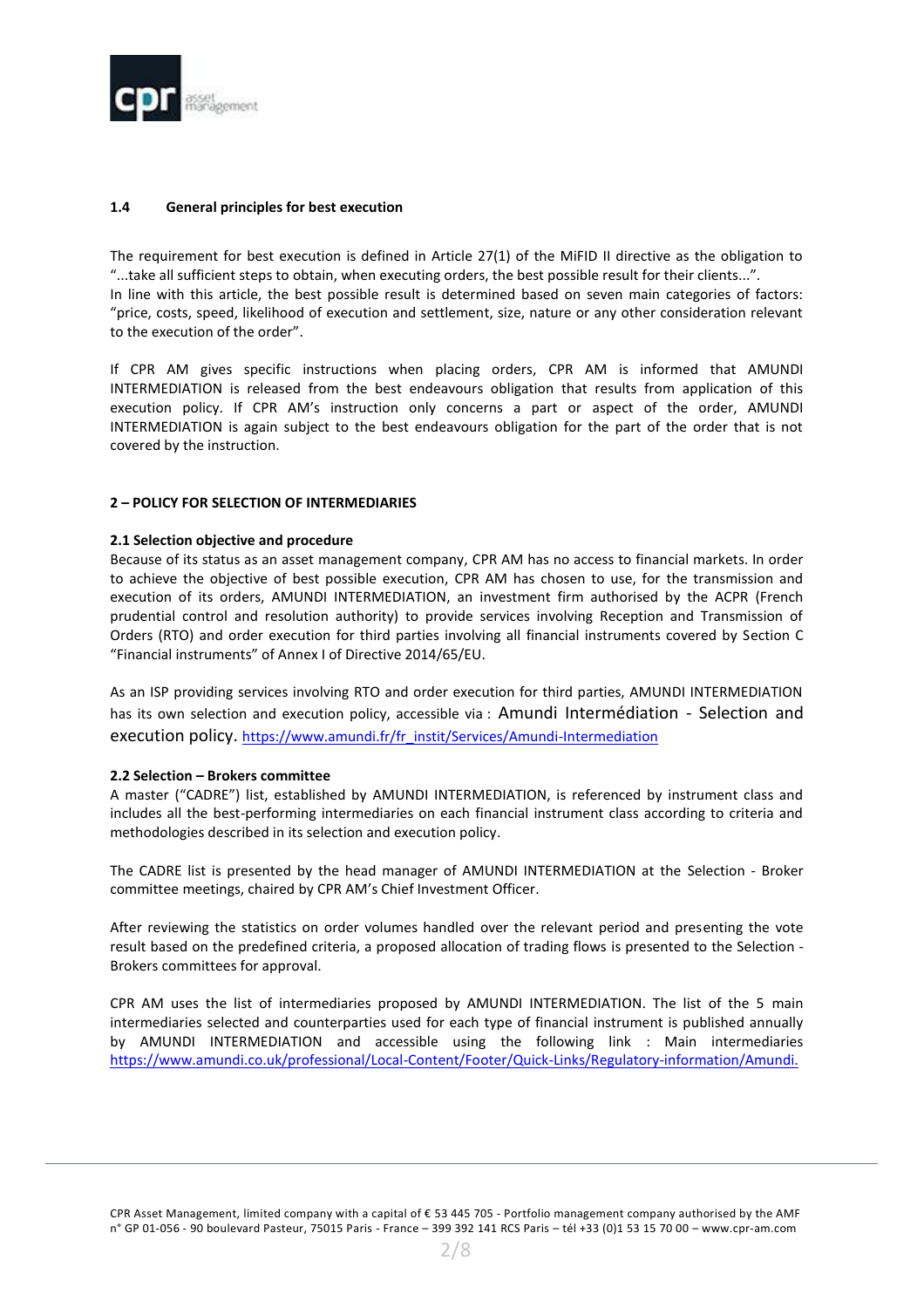

# **3 – EXECUTION POLICY**

## **3.1 Scope of financial instruments covered**

All financial instruments covered by the MiFID II directive that are traded by intermediaries in the financial markets.

## **3.2 Scope of clients covered**

This execution policy is established for CPR AM's professional and non-professional clients. When CPR AM delegates financial management to third parties, it ensures that the execution policy applied by them satisfies the objective of acting in the best interests of its clients.

## **3.3 Scope of selected venues of execution**

CPR AM has chosen to use AMUNDI INTERMEDIATION for RTO and order execution services. As such, through AMUNDI INTERMEDIATION's selection and execution policy (cf.2.1.), it has access to all trading venues that could provide best execution of orders.

Orders will be directed based on the best conditions for completion offered, to either Regulated Markets (RM), Swaps Execution Facilities, Multilateral Trading Facilities (MTF), Organised Trading Facilities (OTF), Systematic Internalisers (SI) or any service provider that could provide the best possible conditions in a bilateral (OTC) context.

The types of places of execution by Financial Instrument class and the strategy applied by AMUNDI INTERMEDIATION to obtain the best possible execution are described in Annex 1.

CPR AM expressly authorizes AMUNDI INTERMEDIATION to execute an order outside a RM, MTF or OTF. However, CPR AM can withdraw this authorization at any time, on an occasional or definitive basis.

## **3.4 Execution criteria**

All measures are taken so that order execution takes place in CPR AM's best interests and focuses on the integrity of the market, taking into account stated criteria such as price, liquidity, speed, cost, etc. depending on their relative importance based on the various types of orders sent by the client.

The execution matrix by type of financial instrument (cf. Appendix 1) details the factors and execution criteria for each of these asset classes.

If AMUNDI INTERMEDIATION receives orders that are in the same direction, on the same terms and for the same value from its clients, it does not group them.

However, AMUNDI INTERMEDIATION may exceptionally group orders where clients' interests are upheld, in accordance with the conditions set out by the current regulations.

## **3.5 Arrangements of orders transmission to AMUNDI INTERMEDIATION**

To send its orders to AMUNDI INTERMEDIATION and ensure their traceability, CPR AM uses its internal order transmission system: "MCE" (electronic order book).

In the event of a malfunction of its system, AMUNDI INTERMEDIATION will notify CPR AM of the system failure and advise on the alternative measures in line with the current Business Continuity Plan.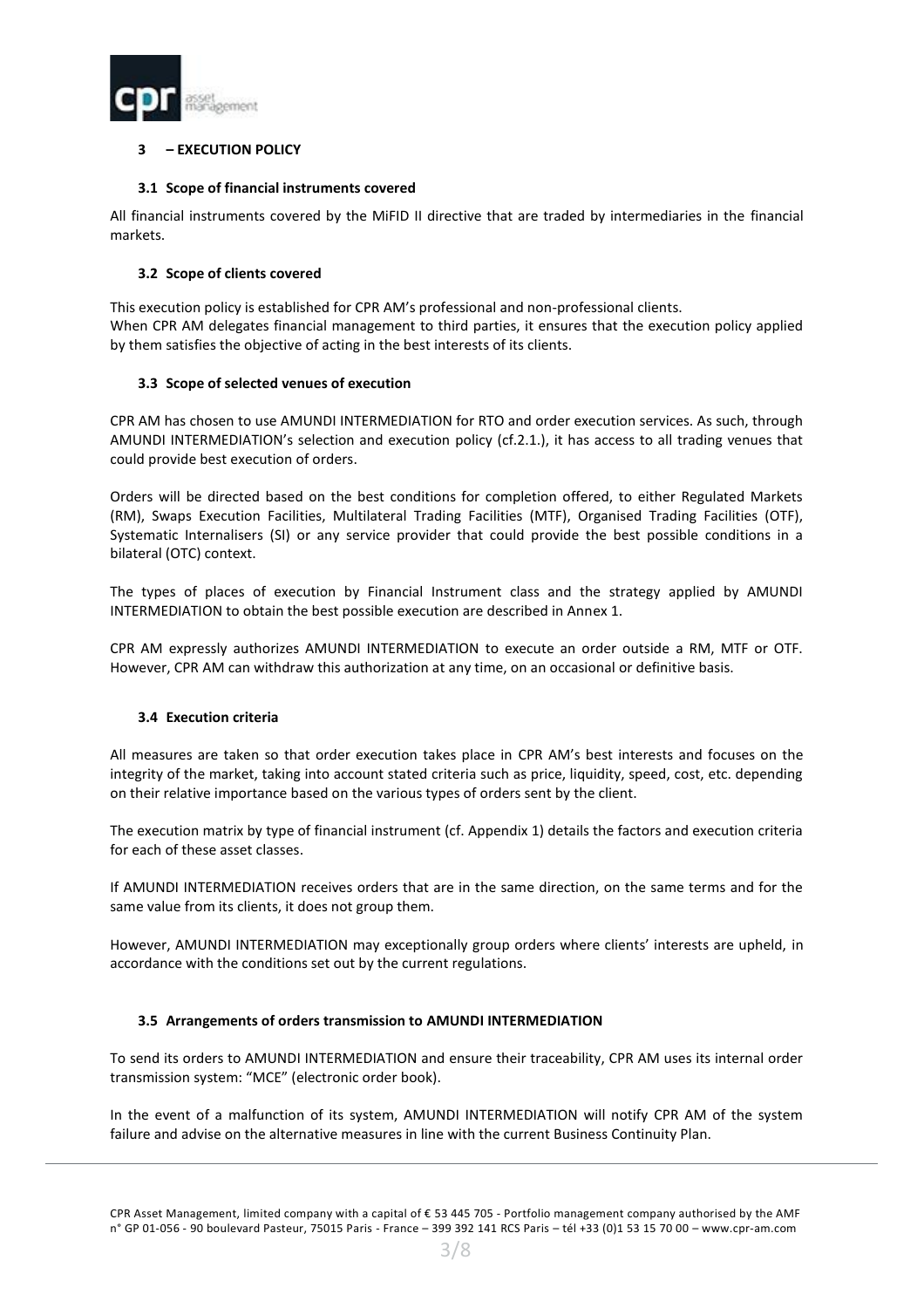

## **3.6 Reports and statements**

The execution feedback is included in the MCE order transmission system once the order is finalized and immediately made available to CPR AM's Middle Office, which then verifies the transaction confirmation sent by the intermediary.

## **3.7 Partial execution and aggregation**

In cases of partial execution or aggregation of orders, AMUNDI INTERMEDIATION, in accordance with the regulations in force, will allocate execution pro rata for the initial orders, sent by CPR AM, while adhering to any minimum shares per instrument. This allocation is done via an algorithm within the MCE

#### **4 – REGULAR MONITORIN, CONTROLS AND REVIEW OF THE SELECTION AND EXECUTION POLICY**

#### **4.1 Justification of best execution**

In accordance with the regulations, CPR AM retains for five years evidence of application of the execution policy for each of its orders and can communicate it on request.

#### **4.2 Controls**

At all times, CPR AM has access to all information relating to executions of orders negotiated by AMUNDI INTERMEDIATION, allowing it to verify, if necessary, the adequacy of the service provided by AMUNDI INTERMEDIATION and its compliance with the execution policy.

Each month, CPR AM receives from AMUNDI INTERMEDIATION a report containing statistics by Financial Instrument class:

- $\triangleright$  On the volume of orders negotiated for each month of the current year
- $\triangleright$  On the numbers of orders executed by brokers
- On the monitoring of best execution in accordance with AMUNDI INTERMEDIATION's execution policy.

On the basis of this report and the provided information, CPR AM is able to put in place the controls that it deems necessary.

Selection- Brokers committee meets periodically in order to :

- Follow the evolution of the activity
- Assess the performance of the Amundi Intermediation's negotiation table
- Formally validate the selected brokers and intermediaries.

#### **4.3 Selection and execution policy review**

At any time, on proposal of one or the other, CPR AM and AMUNDI INTERMEDIATION may re-examine the conditions and measures for order execution (trading venues, criteria, systems, etc.) in order to obtain the best possible result for clients. This review takes place at least once a year.

All major changes in AMUNDI INTERMEDIATION's offering (substantial change in pricing, sudden deterioration in the execution facilities that may take various forms such as limitation of the scope of securities traded, discontinuation of access to a market, restructuring that could entail significant operational risks, etc.) trigger a review of CPR AM's selection and execution policy.

If there are changes, the updated version will be directly accessible on the internet and constitutes notification by CPR AM of its clients.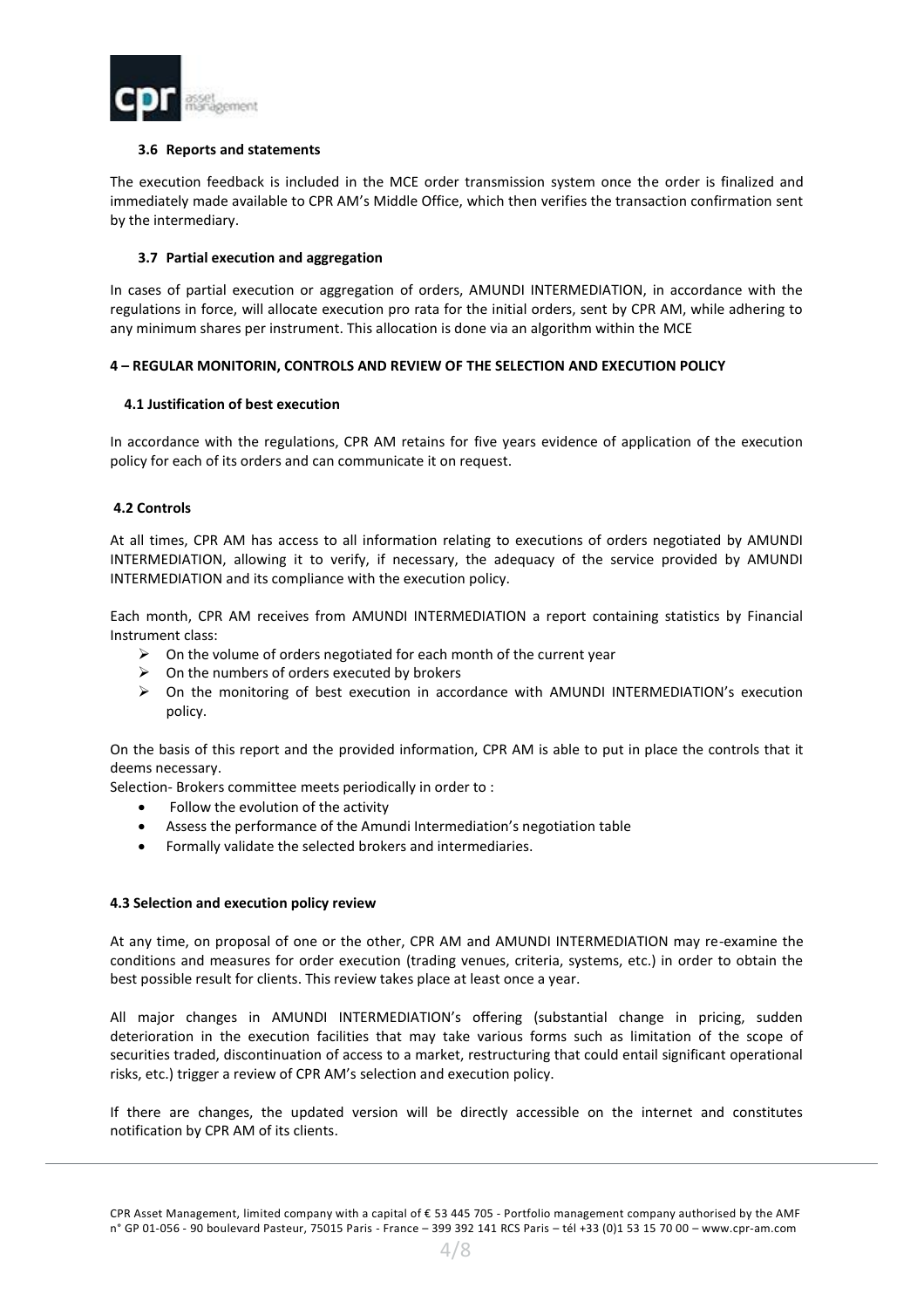

#### **APPENDIX 1 (**Execution matrix by type of financial instrument**)**

| <b>Financial instruments</b>                                                                                                 | <b>Classification of</b><br>venue(s) of<br>execution (*) | <b>Strategy to obtain</b><br>the best possible execution & selection<br>of intermediaries                                                                                                                                                                                                                                                        | <b>Factors &amp; criteria followed / prioritised</b>                                    |  |
|------------------------------------------------------------------------------------------------------------------------------|----------------------------------------------------------|--------------------------------------------------------------------------------------------------------------------------------------------------------------------------------------------------------------------------------------------------------------------------------------------------------------------------------------------------|-----------------------------------------------------------------------------------------|--|
|                                                                                                                              |                                                          | <b>EQUITIES</b>                                                                                                                                                                                                                                                                                                                                  |                                                                                         |  |
|                                                                                                                              |                                                          |                                                                                                                                                                                                                                                                                                                                                  |                                                                                         |  |
| <b>Equities</b>                                                                                                              | RM, MTF, SI                                              | Orders are transmitted via selected intermediaries (cf selection policy) by direct electronic connection i.e.<br>via trading platforms (algorithms, DMA)                                                                                                                                                                                         | Price, liquidity, speed, cost according to<br>the type of order sent by the client (**) |  |
| ETF (equities, debt & commodities)                                                                                           | RM, MTF, OTC                                             | The orders are:<br>- subject to a request-for-quote (RFQ) process among several authorised counterparties (cf selection policy)<br>when market liquidity is ensured either by market makers or by counterparties accessible via electronic<br>trading systems<br>- or sent to selected intermediaries (if there is sufficient liquidity on a RM) | Price, liquidity, speed, cost according to<br>the type of order sent by the client (**) |  |
| Warrants, rights, equity-linked notes, bills, certificates, CFD etc.                                                         | RM, OTF, OTC                                             | The orders are sent to:<br>- selected intermediaries (if there is sufficient liquidity on a RM)<br>or subject to a request-for-quote (RFQ) process among several authorised counterparties (cf selection<br>policy) when market liquidity is ensured either by market makers or by counterparties accessible via<br>alternative trading systems  | Price, liquidity, speed, cost according to<br>the type of order sent by the client(**)  |  |
|                                                                                                                              |                                                          |                                                                                                                                                                                                                                                                                                                                                  |                                                                                         |  |
| <b>BONDS and MONEY MARKET INSTRUMENTS</b>                                                                                    |                                                          |                                                                                                                                                                                                                                                                                                                                                  |                                                                                         |  |
| Sovereign bonds<br>(French treasury bonds or OAT, sovereigns agencies supranationals, covered<br>bonds, treasury bonds etc.) | RM, MTF, OTF,<br>SI, OTC                                 | Request-for-quote (RFQ) process among several authorised counterparties (cf selection policy). Market<br>liquidity is ensured either by market makers or by counterparties accessible via alternative trading systems                                                                                                                            | Price, liquidity                                                                        |  |
| Private bonds (financials or companies etc.) regardless of the issuers' ratings                                              | RM, MTF, OTF.<br>SI, OTC                                 | Request-for quote (RFQ) process among several authorised counterparties (cf selection policy). Market<br>liquidity is ensured either by market makers or by counterparties accessible via alternative trading systems                                                                                                                            | Price, liquidity                                                                        |  |
| Convertible bonds                                                                                                            | RM, OTC, OTF                                             | Request-for-quote (RFQ) process among several authorised counterparties (cf selection policy). Market<br>liquidity is ensured either by market makers or by counterparties accessible via alternative trading systems                                                                                                                            | Price, liquidity, speed, cost according to<br>the type of order sent by the client (**) |  |
| Tradeable certificates of deposit (CDs), commercial paper (CP), short-term<br>sovereign securities etc.                      | OTC, OTF, MTF                                            | Request-for-quote (RFQ) process among several authorised counterparties (cf selection policy). Market<br>liquidity is ensured either by market makers or by counterparties accessible via alternative trading systems                                                                                                                            | Price, liquidity                                                                        |  |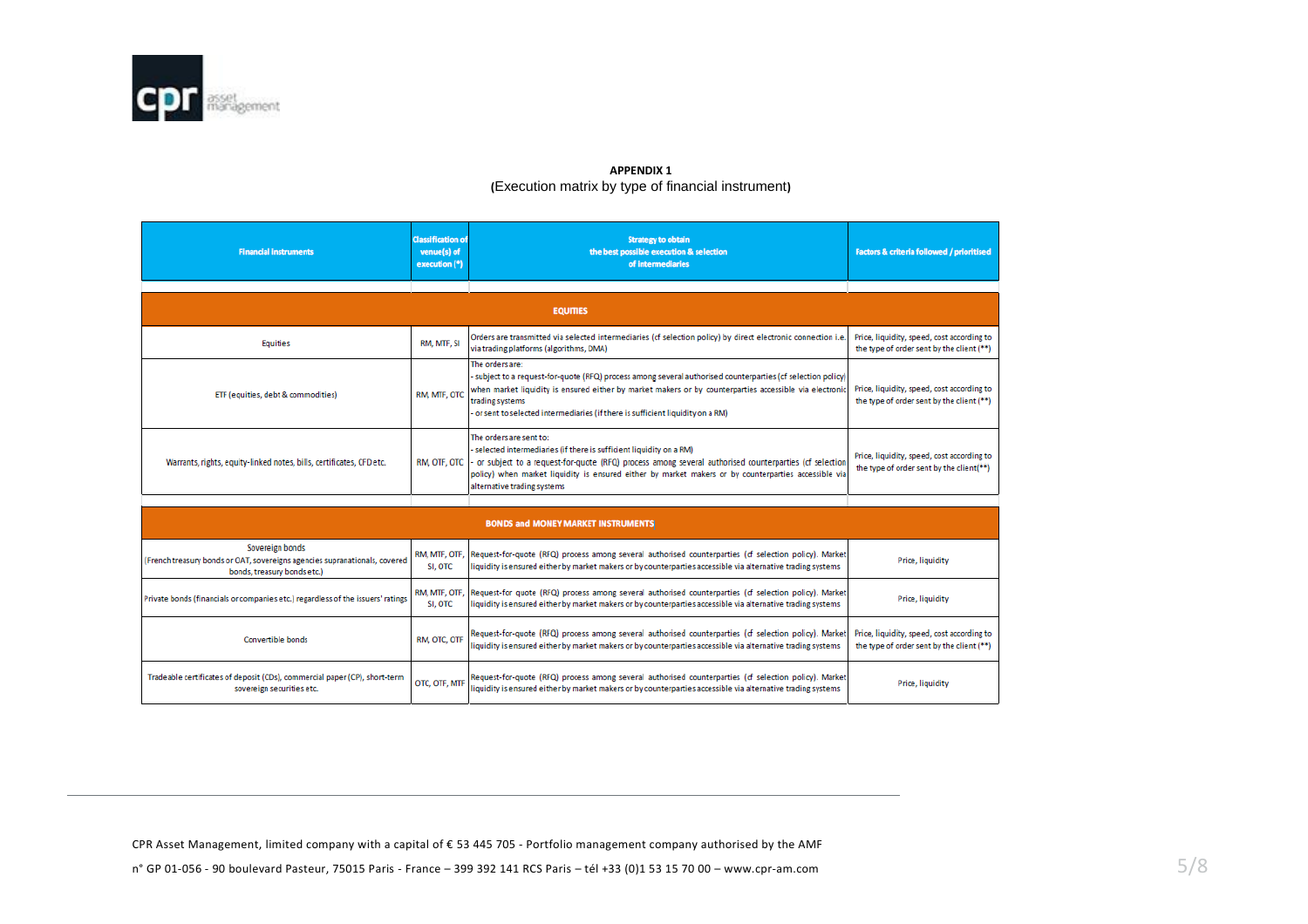

| <b>Financial instruments</b>                                                                                                                | <b>Classification of</b><br>venue(s) of<br>execution (*) | <b>Strategy to obtain</b><br>the best possible execution & selection<br>of intermediaries                                                                                                                                                                                                                                                         | <b>Factors &amp; criteria followed / prioritised</b>                                    |  |
|---------------------------------------------------------------------------------------------------------------------------------------------|----------------------------------------------------------|---------------------------------------------------------------------------------------------------------------------------------------------------------------------------------------------------------------------------------------------------------------------------------------------------------------------------------------------------|-----------------------------------------------------------------------------------------|--|
|                                                                                                                                             |                                                          |                                                                                                                                                                                                                                                                                                                                                   |                                                                                         |  |
| <b>FUTURES and OTHER LISTED DERIVATIVES</b>                                                                                                 |                                                          |                                                                                                                                                                                                                                                                                                                                                   |                                                                                         |  |
| <b>Futures</b><br>(Futures contracts for equity indices, baskets of equity or debt, interest-rate)<br>swaps or indices, forex, etc.)        | RM, OTC                                                  | The orders are sent to:<br>- selected intermediaries (if there is sufficient liquidity on a RM)<br>- or subject to a request-for-quote (RFQ) process among several authorised counterparties (cf selection<br>policy) when market liquidity is ensured either by market makers or by counterparties accessible via<br>alternative trading systems | Price, liquidity, speed, cost according to<br>the type of order sent by the client (**) |  |
| <b>Futures options</b><br>(Futures contracts for equity indices, baskets of equity or debt, interest-rate<br>swaps or indices, forex, etc.) | RM, OTC                                                  | The orders are sent to:<br>selected intermediaries (if there is sufficient liquidity on a RM)<br>or subject to a request-for-quote (RFQ) process among several authorised counterparties (cf selection<br>policy) when market liquidity is ensured either by market makers or by counterparties accessible via<br>alternative trading systems     | Price, liquidity, speed, cost according to<br>the type of order sent by the client (**) |  |

| <b>OTC derivatives (except forex)</b>                                                                   |         |                                                                                                                                                                                                                                      |                  |
|---------------------------------------------------------------------------------------------------------|---------|--------------------------------------------------------------------------------------------------------------------------------------------------------------------------------------------------------------------------------------|------------------|
| Credit derivatives for a single issuer, index or tranche of index<br>(Index options, ITRAXX, CDX, etc.) | SI, OTC | MTF, SEF, OTF, Request-for-quote (RFQ) process among several authorised counterparties (cf selection policy). Market<br>liquidity is ensured either by market makers or by counterparties accessible via alternative trading systems | Price, liquidity |
| Other OTC derivatives<br>(interest-rate swaps, inflation swaps, swaptions, cap & floor, etc.)           | SI, OTC | MTF, SEF, OTF, Request-for-quote (RFQ) process among several authorised counterparties (cf selection policy). Market<br>liquidity is ensured either by market makers or by counterparties accessible via alternative trading systems | Price, liquidity |

|                 |               | <b>FOREIGN EXCHANGE</b>                                                                                                                                                                                               |                  |
|-----------------|---------------|-----------------------------------------------------------------------------------------------------------------------------------------------------------------------------------------------------------------------|------------------|
| Spot            | OTF, OTC, MTF | Request-for-quote (RFQ) process among several authorised counterparties (cf selection policy). Market<br>liquidity is ensured either by market makers or by counterparties accessible via alternative trading systems | Price, liquidity |
| Forwards, swaps | OTF, OTC, MTF | Request-for-quote (RFQ) process among several authorised counterparties (cf selection policy). Market<br>liquidity is ensured either by market makers or by counterparties accessible via alternative trading systems | Price, liquidity |
| Options         | OTF, OTC      | Request-for-quote (RFQ) process among several authorised counterparties (cf selection policy). Market<br>liquidity is ensured either by market makers or by counterparties accessible via alternative trading systems | Price, liquidity |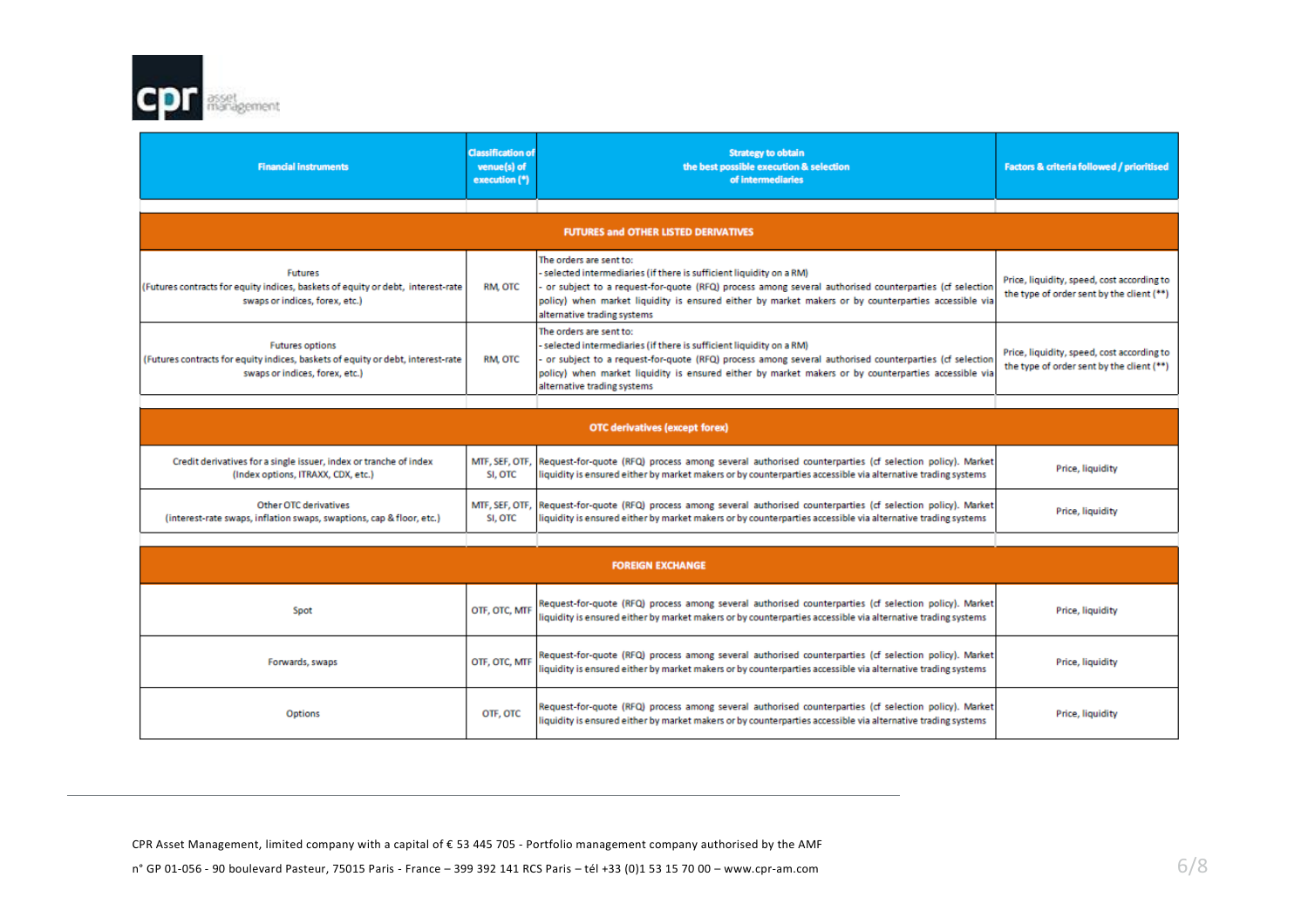

| <b>Financial instruments</b>             | <b>Classification of</b><br>venue(s) of<br>execution (*) | <b>Strategy to obtain</b><br>the best possible execution & selection<br>of intermediaries                                                                                                                                                                  | <b>Factors &amp; criteria followed / prioritised</b> |  |
|------------------------------------------|----------------------------------------------------------|------------------------------------------------------------------------------------------------------------------------------------------------------------------------------------------------------------------------------------------------------------|------------------------------------------------------|--|
| <b>SECURITIES FINANCING TRANSACTIONS</b> |                                                          |                                                                                                                                                                                                                                                            |                                                      |  |
| Lending / borrowing                      | OTC, MTF                                                 | Request-for-quote (RFQ) process among several authorised counterparties (cf selection policy). Market<br>liquidity is ensured either by counterparties accessible via alternative trading systems or via the responses<br>to IOI (indications of interest) | Price, liquidity                                     |  |
| Repo / Reverse repo                      | <b>OTC</b>                                               | Request-for-quote (RFQ) process among several authorised counterparties (cf selection policy) or responses<br>to IOI (indications of interest).                                                                                                            | Price, liquidity                                     |  |

| <b>PACKAGES</b>                                                                                                                                                                                         |         |                                                                                                                                                                                                 |                  |  |
|---------------------------------------------------------------------------------------------------------------------------------------------------------------------------------------------------------|---------|-------------------------------------------------------------------------------------------------------------------------------------------------------------------------------------------------|------------------|--|
| Linked orders involving a combination of interventions, often in opposite<br>directions, in various instruments or types of instruments (arbitrage, assets +<br>hedging, more complex rebalancing etc.) | SI, OTC | RM, MTF, OTF, Tailored execution strategy for each package determined by the trader taking into account the individual<br>characteristics of each instrument and overall liquidity of the group | Price, liquidity |  |

 $(*)$ 

RM: Regulated market (e.g. NYSE Euronext, LSE, etc.)

MTF (or SMN for Système Multilatéral de Négociation): Multilateral Trading Facility, which is a system used by an investment services provider or market company to organise the confrontation of buy/sell orders on Financial having the quality of a regulated market. (E.g. Chi-X, Turquoise, etc.)

SI: Systematic Internaliser, which executes client orders outside RMs and MTFs by acting directly as a counterparty and committing its equity capital,

SEF: "Swap Execution Facility", an electronic platform which the US regulations, the "Dodd-Franck Act", require to be used for some types of OTC derivatives processed for accounts of "US persons" OTF (or SON for Système Organisé de Négociation): Organised Trading Facility, which is a new category of trading system/platform introduced by MiFIR where bond products, structured products, issuance quotas and derivatives and similar instruments (certificates, ETF) can be traded

OTC (Over The Counter): Over-the-counter market